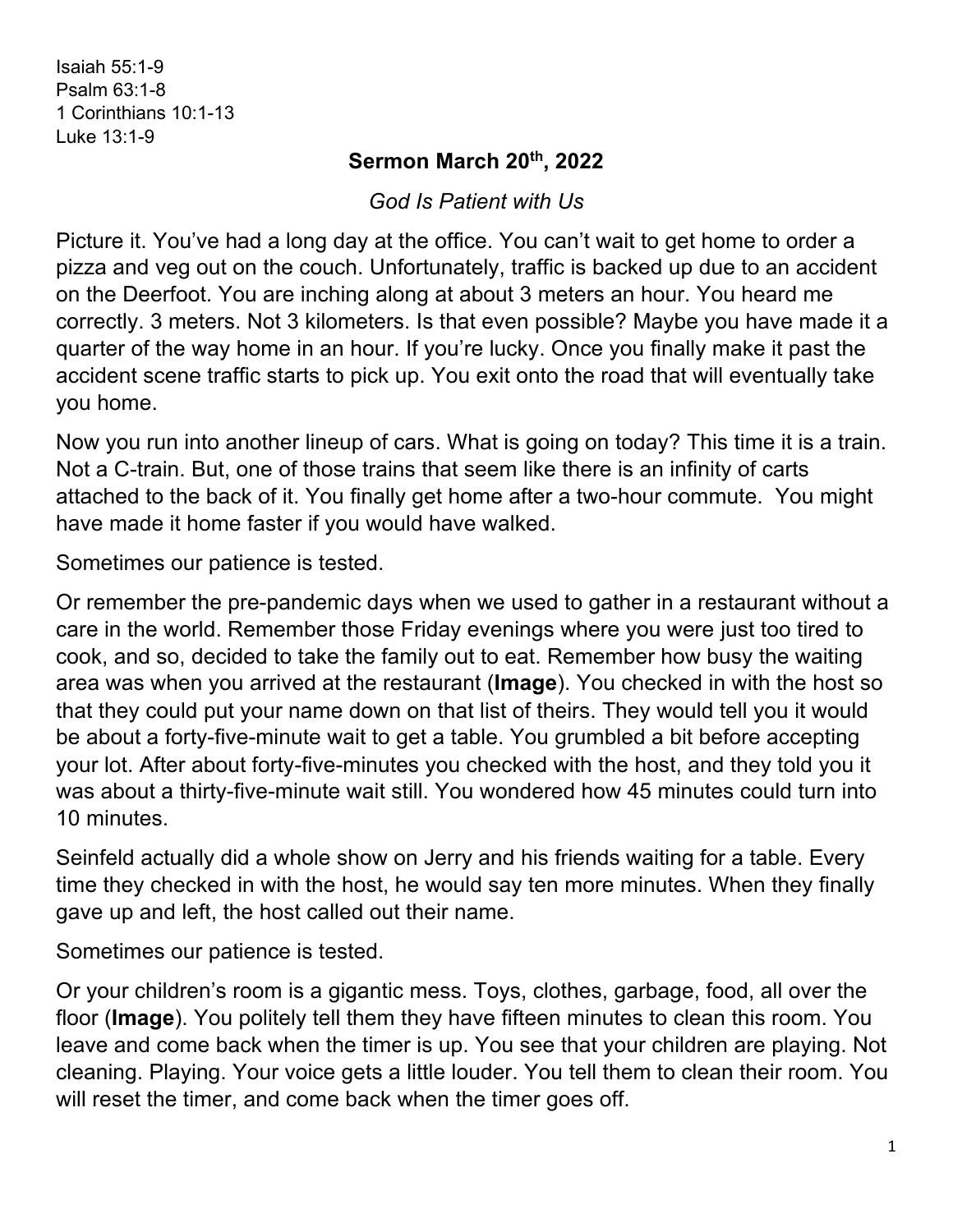Another fifteen minutes pass. You check on them. They are still playing. The room actually looks worse than it did before. Your voice gets louder and sterner as you once again tell your children to clean their room. This time you give them ten minutes. You leave the disaster area so you can cool down.

Ten minutes is up. You stomp up the stairs to emphasize your frustration. You check in. There has been some progress. The room is still a mess. But they are starting to make a dent in the mess. One of your children is actually eating the food off the floor. Beats getting out the vacuum. Unfortunately, your patience is running thin. This time you give them one last timer, with a caveat that if they don't get this room clean instantly you will be coming up with a garbage bag. They finally finish cleaning the room.

Sometimes the people we love test our patience.

Or what about all those little annoyances and habits that our spouse does that we try to tolerate? Now, when we are newly weds all the little annoyances and habits our spouse does don't seem to bother us too much. We are clouded by that honeymoon love we have for each other. But, after a few years this honeymoon love wears off, and we start to notice these annoyances and habits a little more. This is when we encourage them to stop doing these things.

Like putting the toilet seat down after going to the bathroom. Seems sensible enough. Right guys? But for some reason it takes a lot of effort for us men to actually put the seat back down when we are done. We can lift it up just fine. But there is some sort of invisible barrier that comes between us and the seat when we need to go put the toilet seat back down. Sometimes we can get on the right track for a while, and get in the habit of putting the seat down. But eventually we get lazy. And one night, we hear a scream, run to the bathroom, to see our spouse stuck in the toilet.

Sometimes the people we love test our patience.

In our gospel this morning, Jesus invites us to repent. To change direction when we are walking in the opposite direction from where God wants us to walk.

Unfortunately, repenting is not easy for us to do. Our stubborn pride can get in the way. Like when we get in a fight with someone. More often than not we know we said something hurtful, but we rationalize it or we downplay it with an awkward joke, because we want to be right.

Or our ignorance can make it hard for us to see that we have wronged someone (**Image:** *Residential school*). Sometimes we say or do something hurtful, but in the moment, can't see how these words or actions hurt the person. Unless they say something to us.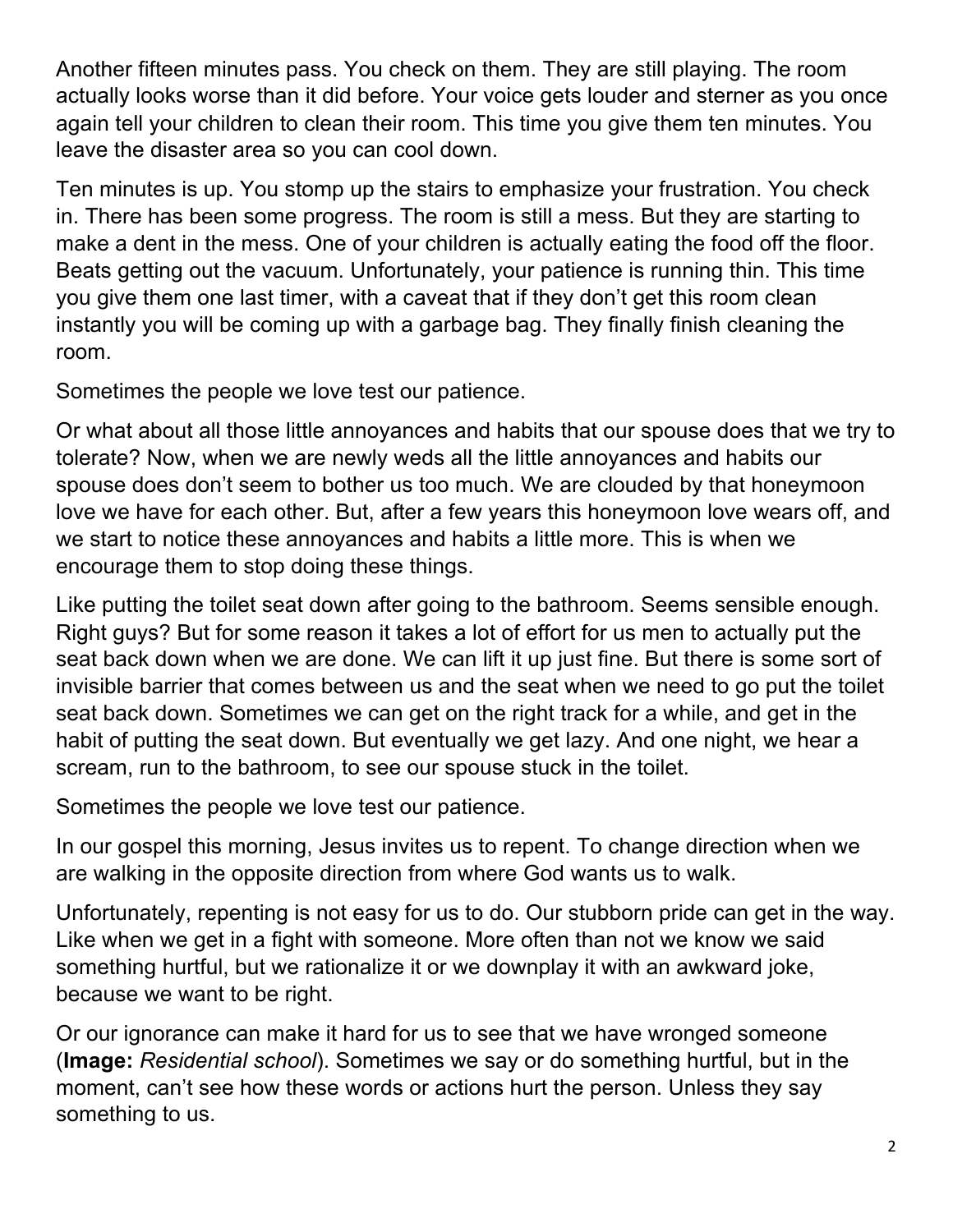Or our fear of being vulnerable can make it hard for us to repent. When we repent, we are putting ourselves out there, hoping the person will offer us forgiveness instead of judgment.

Or our anxiety that comes with making a change in our lives can make it hard for us to repent.

Unfortunately, repenting is not easy for us to do.

Well, despite this uneasiness we feel when repenting, Jesus still invites us to repent. In fact, Jesus says that if we don't repent, we will perish.

Now we can interpret this in two ways. First, we can see this as a direct threat from Jesus. That if we don't repent, we will not have eternal life. Some preachers have preached this message to us in the past. Honestly, I don't think this is what Jesus is getting at with his message, which leads me to the second option. Jesus is reminding us of the natural consequences that come when we don't repent.

Repentance is good for us. It helps us let go of the guilt we feel when we have wronged someone. If we don't repent, we hang on to that guilt until it becomes shame. Shame is an emotional cancer. It sticks with us long term. It eats away at us. It causes us emotional pain. It makes it harder for us to love. It isolates us. Shame hinders our ability to be all that God created us to be.

Jesus knows this, and so, challenges us to repent often. So that we can live as forgiven people. Free to be all that God created us to be. Loving one another as God loves us.

Yes. Repenting isn't always so easy to do. And yes. Jesus does strongly encourage us to repent. But Jesus knows that repenting is hard for us. This is why he goes on to share a parable that talks about a fig tree that hasn't bore fruit for three years. When the owner is ready to cut it down, the gardener asks that they give it one more year. The gardener will dig around the tree and fertilize it. Hoping this will give the tree new life. Helping it bear fruit again (**Image**).

Jesus shares this parable with us to say that God is patient with us. God will give us time to get to that place where we are ready to repent. Where we are ready to let go of our stubborn pride. Where we are ready to listen to the person we hurt. Where we are ready to put ourselves out there. Hoping we will receive forgiveness instead of judgment. Where we are ready to change our direction back towards God.

Through Christ, God prunes us. God digs around us. God fertilizes us. God waters us. God breathes on us the Holy Spirit, so that we are moved to repent, to be forgiven, so to, bear fruit for God's kingdom come.